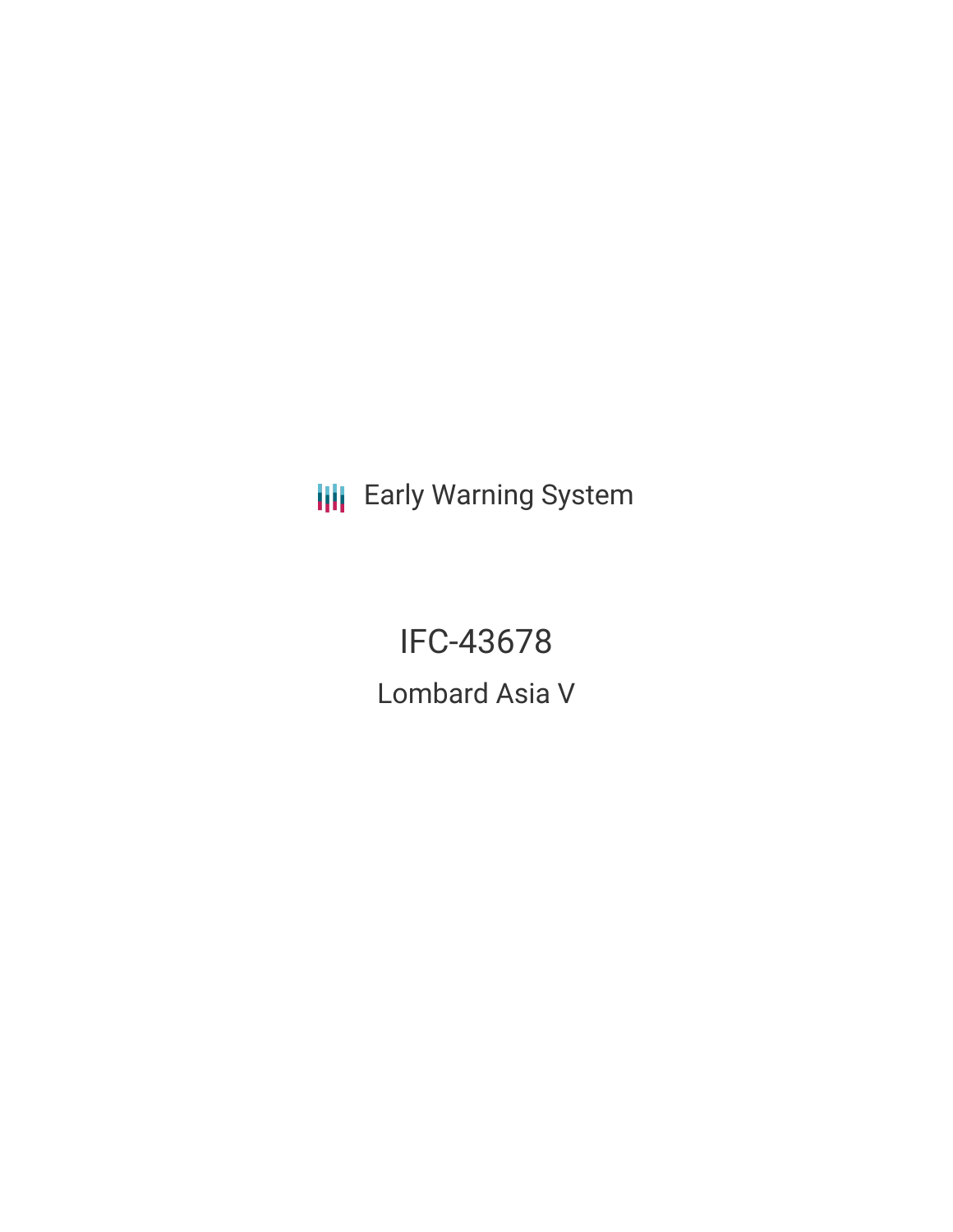

# **Quick Facts**

| International Finance Corporation (IFC) |
|-----------------------------------------|
| Proposed                                |
| FI                                      |
| 2020-12-18                              |
| LOMBARD ASIA V, L.P.                    |
| Finance                                 |
| Equity                                  |
| \$30.00 million                         |
|                                         |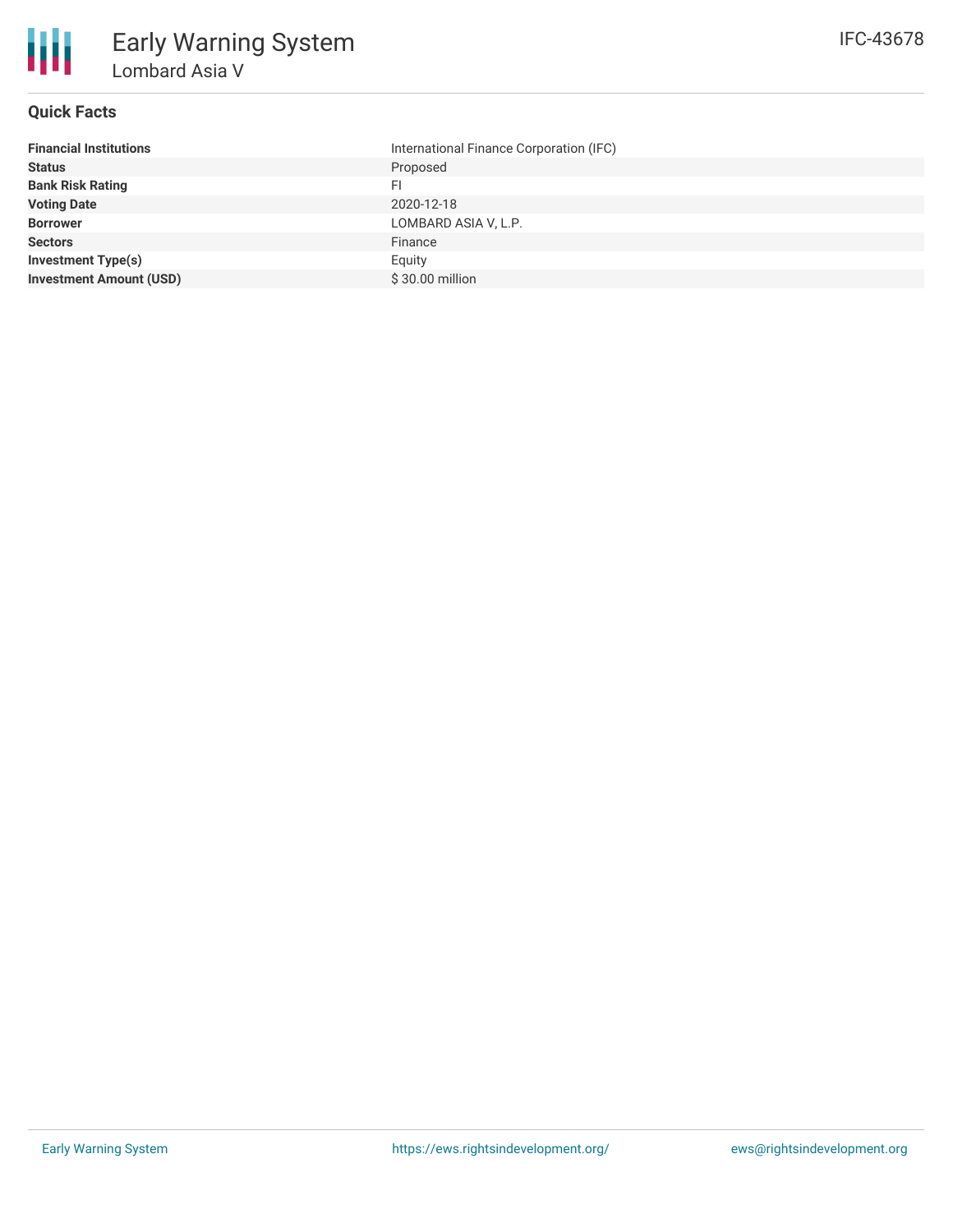

# **Project Description**

According to IFC website, the Lombard Asia V is a generalist growth capital PE fund focused on Thailand and the Mekong region (Myanmar, Cambodia, Laos and Vietnam, CLMV). The target fund size is US\$200-250 million with a target investment ticket size of US\$10-30 million across 10-13 investee companies for significant minority stakes. Sectors in which Lombard has been active historically include retail, consumer products, healthcare, education, financial services, telecommunications and media, logistics and automotive parts.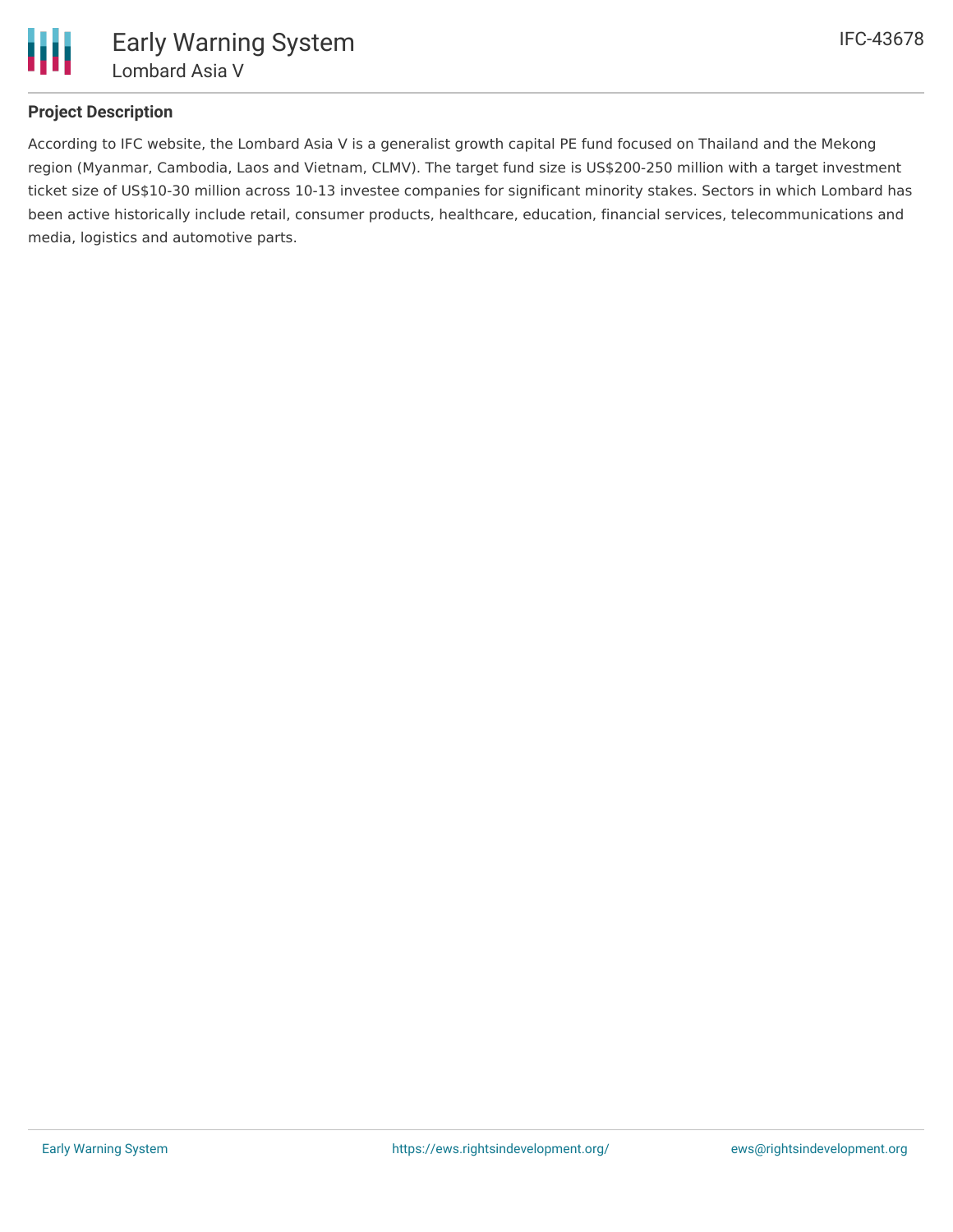## **People Affected By This Project**

Expected development impacts include:

- i) Access to growth capital for investee companies
- ii) Increased investee growth
- iii) Deepening private equity markets in Thailand and the Mekong region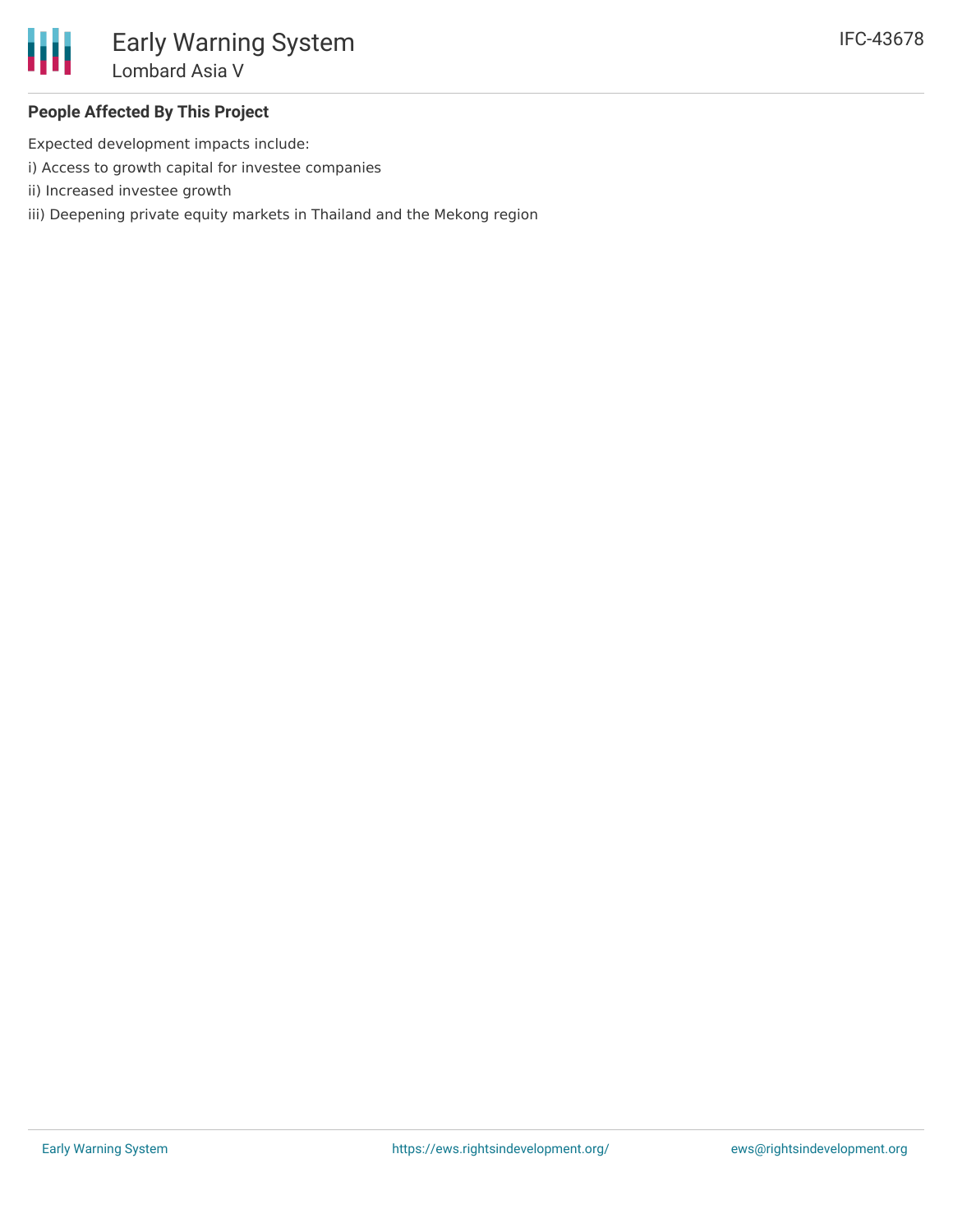### **Investment Description**

• International Finance Corporation (IFC)

The target size of the Fund is US\$200-250 million. IFC's proposed investment in the Fund is an equity investment of up to US\$30 million, and a delegated authority co-investment envelope for a further potential US\$30 million in co-investments in the Fund's portfolio companies.

## **Financial Intermediary**

Financial Intermediary: A commercial bank or financial institution that receives funds from a development bank. A financial intermediary then lends these funds to their clients (private actors) in the form of loans, bonds, guarantees and equity shares. Financial intermediaries include insurance, pension and equity funds. The direct financial relationship is between the development bank and the financial intermediary.

[Lombard](file:///actor/3599/) Asia V (Financial Intermediary)